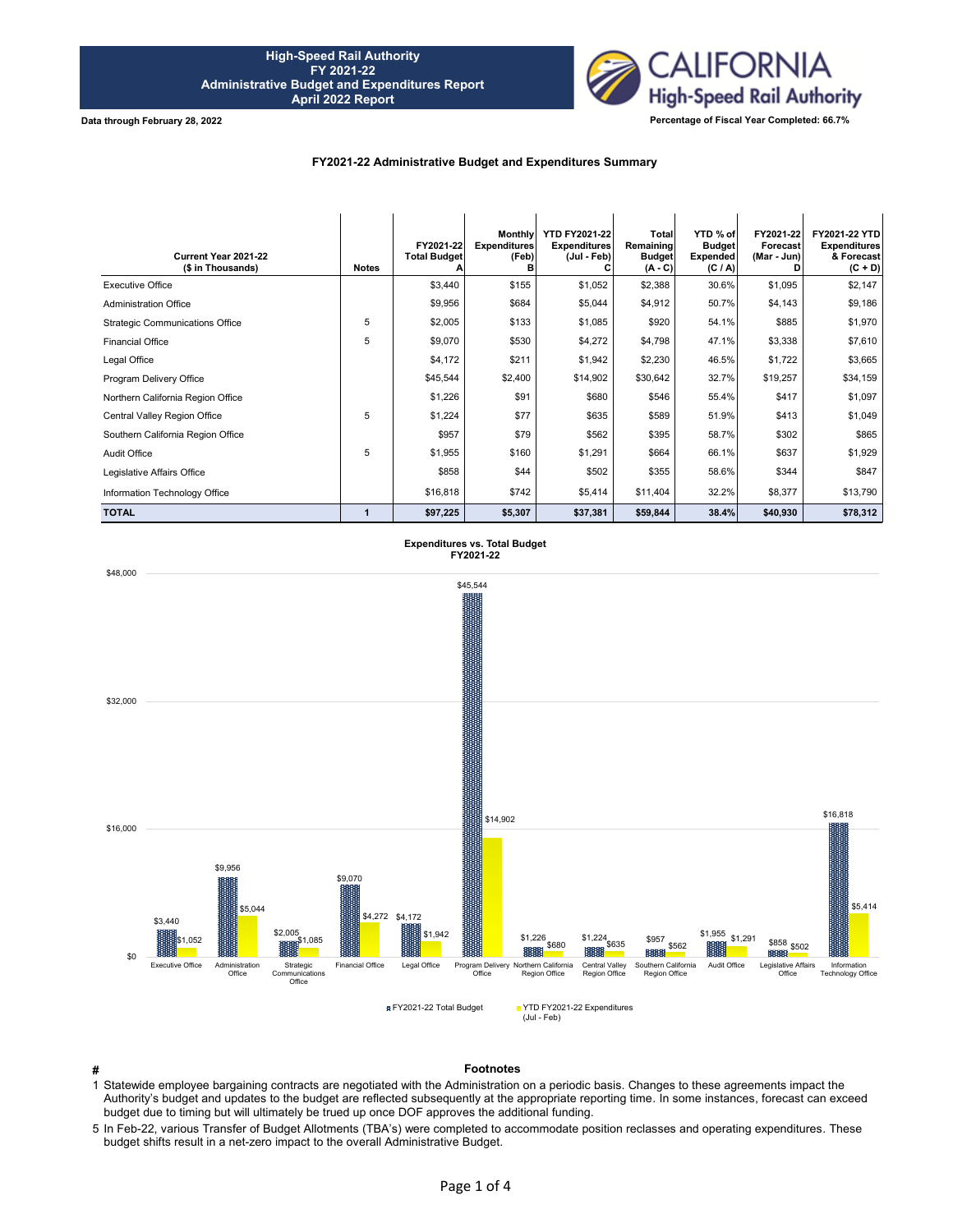

**Data through February 28, 2022**

### **FY2021-22 Administrative Budget Expenditures Summary by Line Item Detail**

| <b>Description</b>                                      | <b>Notes</b> | FY2021-22<br><b>Total</b><br><b>Budget</b> | <b>Monthly</b><br><b>Expenditures</b><br>(Feb) | <b>YTD</b><br><b>Expenditures</b><br>(Jul - Feb) | <b>Total</b><br>Remaining<br><b>Budget</b> | FY2021-22<br>Forecast<br>(Mar - Jun) | <b>YTD</b><br><b>Expenditures</b><br>& Forecast |
|---------------------------------------------------------|--------------|--------------------------------------------|------------------------------------------------|--------------------------------------------------|--------------------------------------------|--------------------------------------|-------------------------------------------------|
| Salaries and Wages                                      | 1, 5         | \$47,896,955                               | \$2,866,668                                    | \$22,494,723                                     | \$25,402,232                               | \$13,456,990                         | \$35,951,713                                    |
| <b>Benefits</b>                                         | 1, 5         | \$24,232,190                               | \$1,410,208                                    | \$10,659,556                                     | \$13,572,634                               | \$6,604,695                          | \$17,264,251                                    |
| <b>TOTAL PERSONAL SERVICES</b>                          |              | \$72,129,145                               | \$4,276,876                                    | \$33,154,279                                     | \$38,974,865                               | \$20.061.685                         | \$53,215,964                                    |
| <b>General Expense</b>                                  | 5            | \$714,653                                  | \$6,607                                        | \$70,843                                         | \$643,810                                  | \$643,810                            | \$714,653                                       |
| <b>Board Costs</b>                                      |              | \$74,245                                   | \$101                                          | \$8,420                                          | \$65,825                                   | \$65,825                             | \$74,245                                        |
| Printing                                                |              | \$255,000                                  | \$0                                            | \$0                                              | \$255,000                                  | \$255,000                            | \$255,000                                       |
| Communications                                          |              | \$651,291                                  | \$33,082                                       | \$250,662                                        | \$400,629                                  | \$400,629                            | \$651,291                                       |
| Postage                                                 |              | \$35,000                                   | \$649                                          | \$856                                            | \$34,144                                   | \$34,144                             | \$35,000                                        |
| Travel, In-State                                        |              | \$765,590                                  | \$16,560                                       | \$67,431                                         | \$698,159                                  | \$698,159                            | \$765,590                                       |
| Travel, Out-Of-State                                    |              | \$32,200                                   | \$1,236                                        | \$6,110                                          | \$26,090                                   | \$26,090                             | \$32,200                                        |
| Training                                                |              | \$432,170                                  | \$16,110                                       | \$48,599                                         | \$383,571                                  | \$383,571                            | \$432,170                                       |
| Rent - Building and Grounds                             | 5            | \$3,590,724                                | \$187,817                                      | \$1,325,354                                      | \$2,265,370                                | \$2,265,370                          | \$3,590,724                                     |
| Consulting and Professional Services: Interdepartmental |              | \$7,525,108                                | \$54.745                                       | \$548,745                                        | \$6,976,362                                | \$6,976,362                          | \$7,525,108                                     |
| Consulting and Professional Services: External          | 5            | \$6,347,952                                | \$554,483                                      | \$956,202                                        | \$5,391,750                                | \$5,391,750                          | \$6,347,952                                     |
| <b>Consolidated Data Centers</b>                        |              | \$1,963,365                                | \$107,203                                      | \$418,163                                        | \$1,545,202                                | \$1,545,202                          | \$1,963,365                                     |
| Information Technology                                  |              | \$2,708,558                                | \$51,116                                       | \$525,686                                        | \$2,182,872                                | \$2,182,872                          | \$2,708,558                                     |
| <b>TOTAL OPERATING EXP AND EQUIP</b>                    | 5            | \$25,095,856                               | \$1,029,708                                    | \$4,227,072                                      | \$20.868.784                               | \$20,868,784                         | \$25,095,856                                    |
| <b>TOTALS</b>                                           |              | \$97.225.000                               | \$5,306,584                                    | \$37,381,351                                     | \$59,843,649                               | \$40,930,469                         | \$78,311,820                                    |

| Percentage | Category                                                     |
|------------|--------------------------------------------------------------|
| 46.0%      | Percentage of Personal Services Budget Expended              |
| 16.8%      | Percentage of Operating Expenses & Equipment Budget Expended |
| 38.4%      | Percentage of Total Budget Expended                          |
| 66.7%      | Percentage of Fiscal Year Completed                          |
|            |                                                              |

### **# Footnotes**

1 Statewide employee bargaining contracts are negotiated with the Administration on a periodic basis. Changes to these agreements impact the Authority's budget and updates to the budget are reflected subsequently at the appropriate reporting time. In some instances, forecast can exceed budget due to timing but will ultimately be trued up once DOF approves the additional funding.

5 In Feb-22, various Transfer of Budget Allotments (TBA's) were completed to accommodate position reclasses and operating expenditures. These budget shifts result in a net-zero impact to the overall Administrative Budget.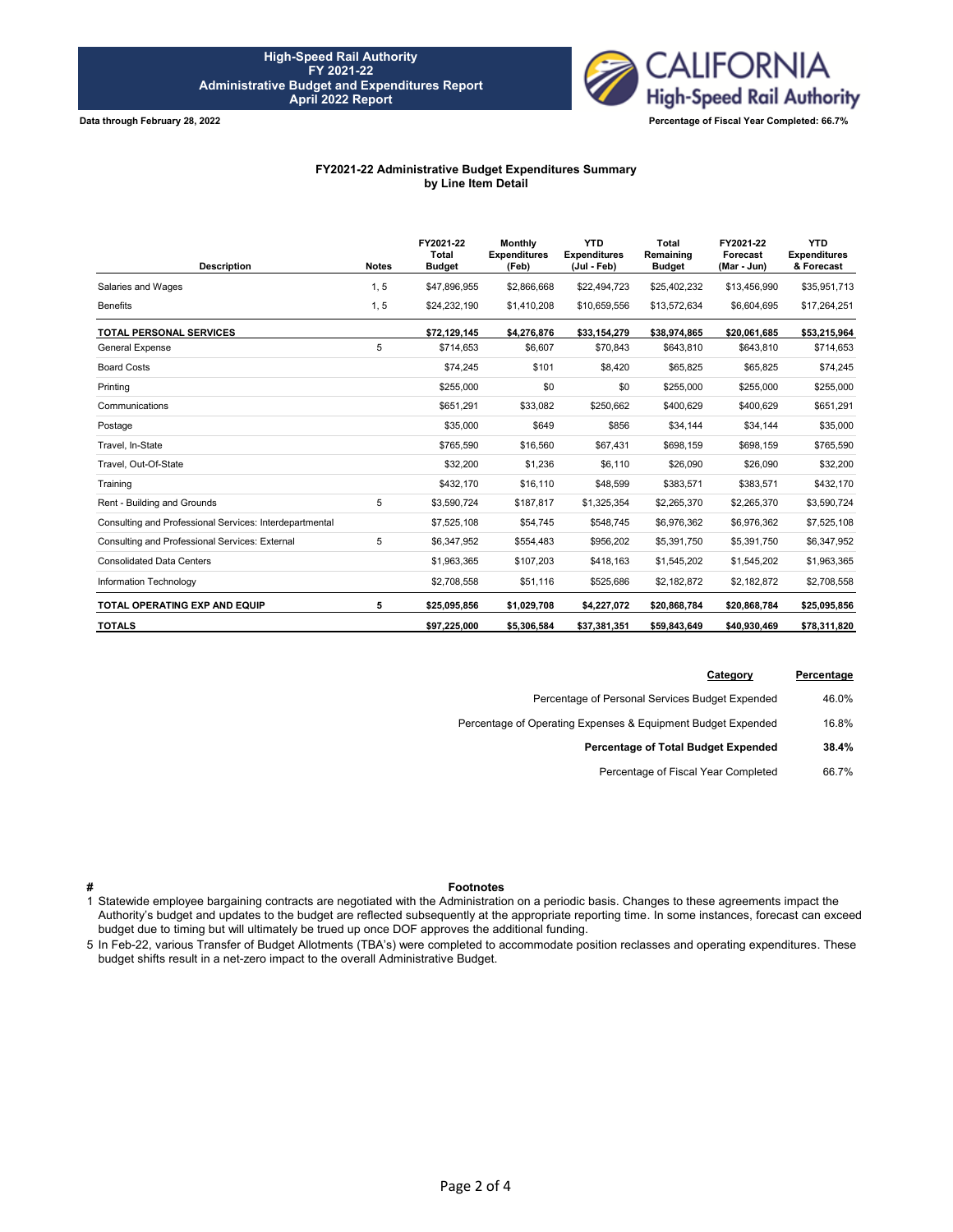

**Data through February 28, 2022**

## **FY2021-22 Position Summary All Offices**

| <b>All Offices</b>                     | <b>Notes</b>   | Total<br>Authorized<br><b>Positions</b> | <b>Total</b><br><b>Filled</b><br><b>Positions</b> | Total<br>Vacant<br><b>Positions</b> | <b>Prior Month</b><br>Vacant<br><b>Positions</b> | <b>Total</b><br>Vacancy<br>Rate | <b>Prior Month</b><br>Vacancy<br>Rate |
|----------------------------------------|----------------|-----------------------------------------|---------------------------------------------------|-------------------------------------|--------------------------------------------------|---------------------------------|---------------------------------------|
| <b>Executive Office</b>                |                | 11.0                                    | 7.0                                               | 4.0                                 | 4.0                                              | 36.4%                           | 36.4%                                 |
| <b>Administration Office</b>           |                | 46.0                                    | 41.0                                              | 5.0                                 | 6.0                                              | 10.9%                           | 13.0%                                 |
| <b>Strategic Communications Office</b> | $\overline{2}$ | 11.0                                    | 10.0                                              | 1.0                                 | 1.0                                              | 9.1%                            | 9.1%                                  |
| <b>Financial Office</b>                |                | 60.0                                    | 44.0                                              | 16.0                                | 15.0                                             | 26.7%                           | 25.0%                                 |
| Legal Office                           |                | 13.0                                    | 10.0                                              | 3.0                                 | 3.0                                              | 23.1%                           | 23.1%                                 |
| Program Delivery Office                |                | 180.0                                   | 108.0                                             | 72.0                                | 72.0                                             | 40.0%                           | 40.0%                                 |
| Northern California Region Office      |                | 8.0                                     | 6.0                                               | 2.0                                 | 2.0                                              | 25.0%                           | 25.0%                                 |
| Central Valley Region Office           | 2              | 8.0                                     | 5.0                                               | 3.0                                 | 4.0                                              | 37.5%                           | 50.0%                                 |
| Southern California Region Office      |                | 6.0                                     | 6.0                                               | 0.0                                 | 0.0                                              | 0.0%                            | $0.0\%$                               |
| <b>Audit Office</b>                    |                | 13.0                                    | 13.0                                              | 0.0                                 | 0.0                                              | 0.0%                            | $0.0\%$                               |
| Legislative Affairs Office             |                | 4.0                                     | 3.0                                               | 1.0                                 | 1.0                                              | 25.0%                           | 25.0%                                 |
| Information Technology Office          |                | 69.0                                    | 39.0                                              | 30.0                                | 29.0                                             | 43.5%                           | 42.0%                                 |
| <b>Total</b>                           | 1, 7           | 429.0                                   | 292.0                                             | 137.0                               | 137.0                                            | 31.9%                           | 31.9%                                 |



**# Footnotes** 1 Statewide employee bargaining contracts are negotiated with the Administration on a periodic basis. Changes to these agreements impact the Authority's budget and updates to the budget are reflected subsequently at the appropriate reporting time. In some instances, forecast can exceed budget due to timing but will ultimately be trued up once DOF approves the additional funding.

2 In Feb-22, a vacant position (including related funding) was reclassed from the Central Valley Region Office to the Strategic Communications Office.

7 This report reflects State employees only.